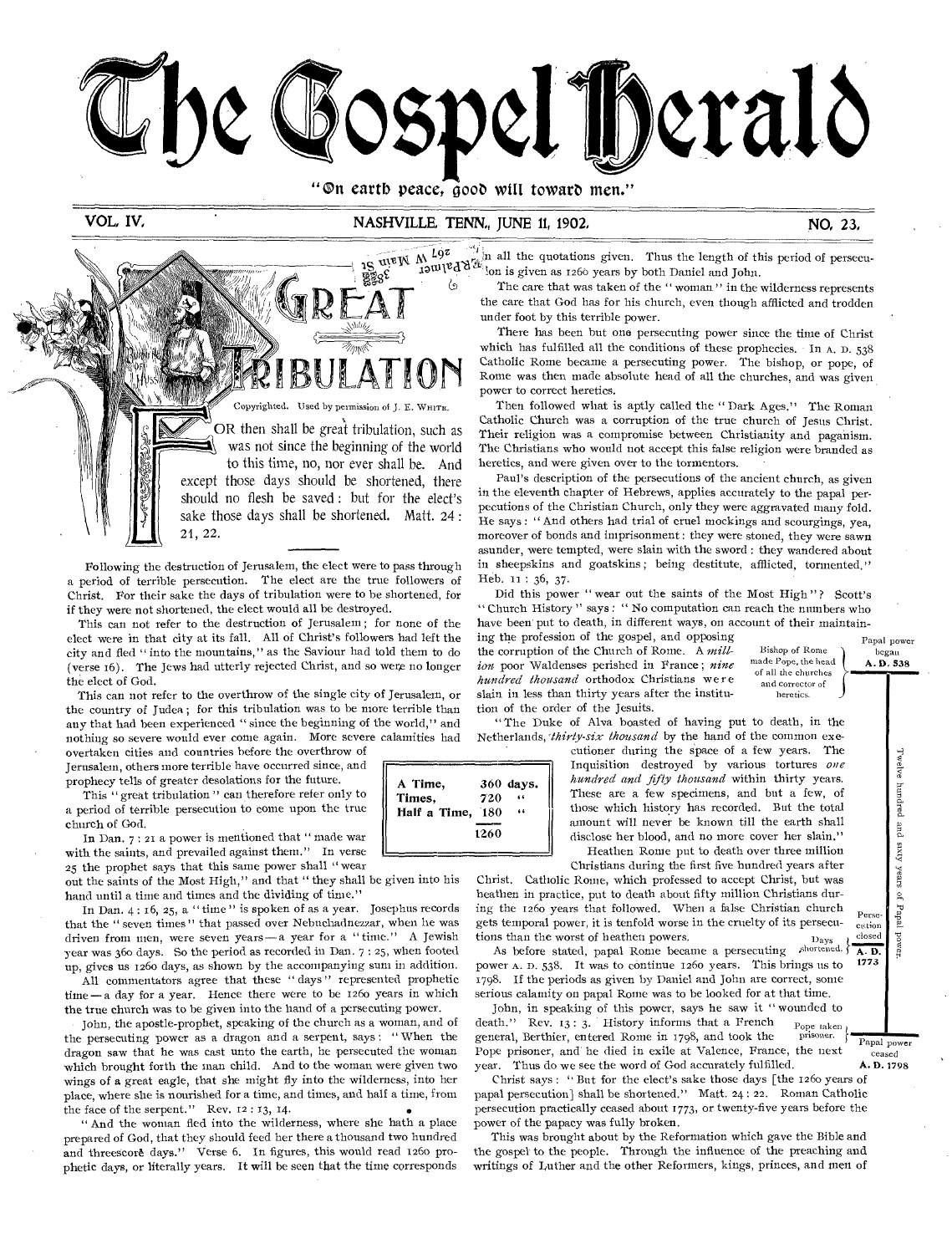influence and power took their stand for the Bible. Ignorance, superstition, and cruelty fled before the clear light of God's word, and the Inquisition went with them.

But we can not leave Catholicism without calling attention to another feature of the symbol given in Rev. 13 : 3. "And his deadly wound was healed." Napoleon wished to he crowned emperor of France, and this must be ' done by a pope. So an election was held, and a new pope chosen March 14, 1800, and thus the papacy was re-established, but without its former power.

During the one hundred years that have passed since that time, Catholicism has worked and waited, intrigued and plotted, until it has become an important factor in many of the governments of the world, and her intention is to seize the reins of government and again rule the nations. The policy of Rome never changes ; she only waits until her grasp is sufficiently strong, and then she will re-enact, so far as possible, the scenes of the centuries in the past.

But the fiat has gone forth, and when this power has seemingly reached the end sought, " the judgment shall sit, and they shall take away his dominion, to consume and to destroy it unto the end. And the kingdom and dominion, and the greatness of the kingdom under the whole heaven, shall be given to the people of the saints of the Most High, whose kingdom is an everlasting kingdom, and all dominions shall serve and obey him." Dan.  $7:26$ , 27.

# WHEN SHADOWS LENGTHEN,

LIKE to sit for a while in the silence of the hour between the day and the night. The lamp has not yet been brought in. There is a hush after the work of the day. I can now speak to the Father, and listen to what he has for me.

What have I to say to him? I must tell him how often I have slipped through the day, when I thought my footing most secure. I am sorry I slip, but I am not ashamed to tell him all about it. He has asked me to come with just such stories. He knows how my heart grieves ; and where others stay only to reproach me, he bends to help me up again.

Then I want some message of assurance that he will be with me in the future, what there may be left of it on earth for me, as he has been in the past. I put out my hand, and it rests on the old Book. I recall some of its many precious promises. This is so good and helpful ! I gain courage to look up again.

But better than this even is the sense of his presence. During the day I had so much to do. Life pressed so closely. I know he will not reprove me if sometimes I gave my whole soul to the task before me. I think he would wish me to do this. But in this sacred hour I can let everything else go, and bow my ear to catch the loving message he has, not for me alone, but for all who trust him.

And does he bring me some message? Have you, then, never listened between the sunshine and the shadow for the word he sends across the little span which lies this side the gate? If not, go and see how sweet it is to sit face to face with him who holds the worlds in his hand, and yet has time to hear all the longings of the humblest soul.

I can not tell you much about this heart-toheart communion with God. I do not think any of us have words to do that. There are some glories which are unspeakable. But I can tell how much stronger I am to go on with the sore journey of life after that. I can tell that the little things which just now vexed me take wings to themselves and fly away, I am sure that the feet which a moment ago were bruised where I had hurt them in stumbling along life's road, are made well, and fitted once more to go wherever he may send me on the morrow.

Then, why should I not-listen? Why should there not be a time like this when my Master and I sit together in the lengthening shadows, talking heart to heart? He is mine, and 0 how I thank him that I can say I am his ! *—E L. Vincent.* 

Ŵ  $\bullet$ THE MOTHER'S PRAYER. STARTING forth on life's rough way, Father, guide them; Oh, we know not what of harm May betide them ! 'Neath the shadow of thy wing, Father, hide them ; Waking, sleeping, Lord, we pray, Go beside them. When in prayer they cry to thee, Do thou hear them From the stains of sin and shame Do thou clear them ; 'Mid the quicksands and the rocks Do thou steer them ; In temptation, trial, grief, Be thou near them. Unto thee we give them up : Lord, receive them. In the world we know must be Much to grieve them, Many striving oft and strong To deceive them ; Trustful, in thy hands of love We must leave them.

— William Cullen Bryant. *0 0 0* 

#### A LESSON IN *OBEDIENCE.*

R<sup>USKIN</sup> thus USKIN thus tells of his first lesson in

" One evening when yet in my nurse's arms, I wanted to touch the tea-urn, which was boiling merrily. My mother bade me keep my fingers back ; I insisted on putting them forward. My nurse would have taken me away from the urn, but my mother said, 'Let him touch it, nurse.' So I touched it ; and that was my first lesson in the meaning of the word ' liberty.' It was the first piece of liberty I got and the last which for some time I asked for.'

# **if if**

# GOD'S LIGHT,

A BEACTIFUL story is told in the Lutheran<br>*World* of a little girl, whose faith in God BEAUTIFUL story is told in the *Lutheran*  may teach us all a lesson.

The lamp had just been put out, and the little girl was rather afraid of the dark. But presently she saw the bright moon out of the window, and asked her mother, " Is the moon God's light?"

" Yes, Ethel," the mother replied; "the moon and stars are all God's lights.'

" Will God blow out his light and go to sleep, too ? "

" No, my child," replied the mother ; " God's lights are always burning."

" Well, mama," said Ethel, " while God's awake I'm not afraid."

# **tr**

" IN thee, 0 Lord, do I put my trust : let me never he as  $a=1$ ." Ps.  $71$ : I.

# THE ABIDING TRUST.

BY MRS. E. G. WHITE.

The Gospel The gospel — what a treasurehouse of knowledge ! It is not as a pool that evaporates ; not as a broken cistern that loses its treasure, leaving mud and decaying vegetation behind ; not as a fountain that once sent forth a living, refreshing, cooling stream, but has ceased to send forth its cooling waters. Your life may be a living spring, that leaps from rock to rock, clear and sparkling with life, refreshing the weary, the thirsty, the heavy-laden.

These promises are not made to a few, but to all who will come to the heavenly banquet that God has prepared in sending his Son to our world to die in our behalf, that through faith in him we should become one with God. The praise and glory of his grace, power, and wisdom is the effectual salvation of a peculiar people, zealous of good works.

Predestination Wonderful possibilities are provided for every one who has faith in Christ. No walls are built to keep any living soul from salvation. The predestination, or election, of which God speaks, includes all who will accept Christ as a personal Saviour, who will return to their loyalty, to perfect obedience to all God's commandments. This is the effectual salvation of a peculiar people, chosen by God from among men. All who are willing to be saved by Christ are the elect of God. It is the obedient who are predestinated from the foundation of the world. " To as many as received him, to them he gave power to become the sons of God, even to as many as believed on him."

Seal of God Cod which is the seal of the living God, which is placed in the foreheads of his people? It is a mark which angels, not human eyes, can read ; for the destroying angel must see this mark of redemption. The intelligent mind has seen the sign of the cross of Calvary in the Lord's adopted sons and daughters. The sin of the transgression of the law of God is taken away. They have on the wedding garment, and are obedient and faithful to all God's commands.

The Lord's church is to him The Church the Lord's church is to min Creatiori itself was originated in the purpose of God that he might glorify himself in the redemption of his people.

The Plan of  $\frac{By}{the}$  Christ the work upon which the fulfillment of God's purpose Redemption rests, was accomplished. This was the agreement in the councils of the Godhead. The Father purposed in counsel with his Son that the human family should be tested and proved, to see whether they would be allured by the temptations of Satan, or whether they would make Christ their righteousness, keeping God's commandments, and live. God gave to his Son all who would be true and loyal. Christ covenanted to redeem them from the power of Satan, at the price of his own life.

The Holy When Christ ascended to<br>
Real When the Holy Spirit took

heaven, the Holy Spirit took Spirit's Work his place, and was a perfect representation of him. It is the work of the Spirit to administer the richest grace, and make it effectual in the hearts of God's people, that the elect may be gathered into one family. We 'need more quiet, abiding trust in. God, and then the very best and highest activities will be put forth. Not one false movement will be made,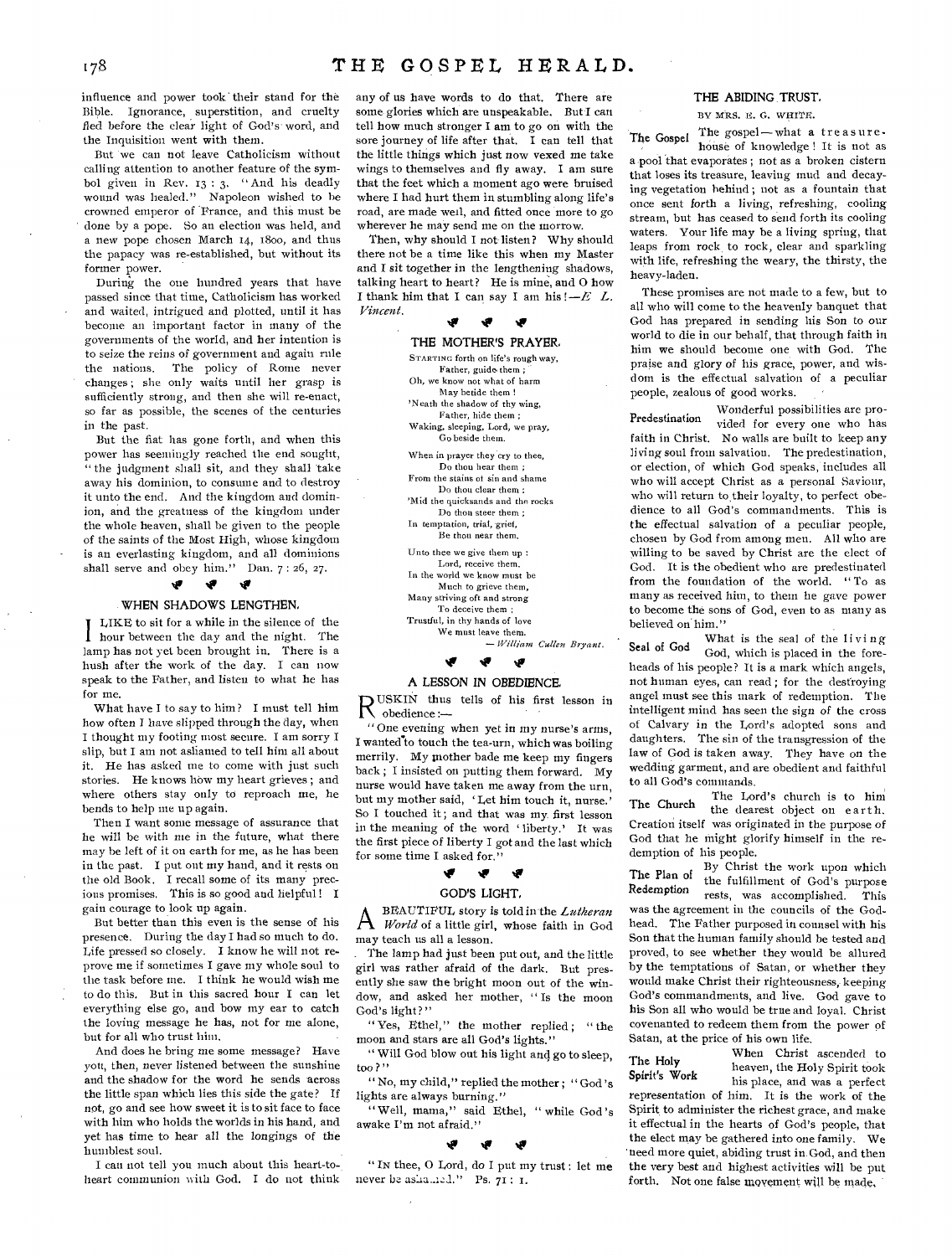

#### FOOD ELEMENTS,

# BY MRS. 0. M. HAYWARD.

H OW dear to the heart of every White Rib-<br>boner is Rest Cottage in Evanston, Ill. boner is Rest Cottage in Evanston, Ill. How they would grieve to see it ruthlessly destroyed, or even so remodeled as to change its plan.

Every American holds sacred the old Mount Vernon homestead. It is kept in repair at national expense, not after the most modern patterns, but according to the original design, and every care is taken to,preserve it perfectly.

We reverence those who have contributed so much to the lasting good of humanity ; and for their sakes we reverence the places they have called home, and where they have lived and loved and worked. We would not for a moment trust the care of these places to careless, indifferent people.

" What? know ye not that your The Most<br>Sacred Home<br>Choot which is in you which Ghost, which is in you, which ye have of God, and ye are not your own?" " Know ye not that ye are the temple of God, and that the Spirit of God dwelleth in you?" COT. 6 : 19 ; 3 : 16.

As we love and reverence that sacred Presence, and appreciate the meaning of these Scriptures, we shall reverence its abiding place —its temple-the human body.

This living, breathing temple The Carpenters was designed and built by the Holy One, and not only has been occupied, but *now is* occupied by the Divine Presence. Yet into your care and mine it is committed, and we are responsible for its run-down or well-kept condition.

This same Presence is ever with us to assist, and to do what we can not do. And well it is, for there is so much which we can not do. In fact, we, instead of it, are the assistants.

There is much to, be done in this temple; for since it is a living, breathing, working organism, it must support a constant waste, which necessitates a constant repair, and a supply of repair materials.

Our part, as assistants, lies Repair Materials chiefly in supplying to this unseen Workman the necessary substances for repair and growth. We, of ourselves, are too clumsy and ignorant to appropriate one particle of this material — the attempt would be disastrous. We can- not, by ever so much thinking, add one cubic inch to our stature, but we may help wonderfully by always furnishing the right thing at the right time, and in the most approved manner.

If you and I do not know how, we may learn. The great Guide Book is not silent upon the foundation principles of this most important subject, and science has been busy for many years, carefully explaining to us the details.

If we would perfectly preserve the original design of a building, it must be carefully studied, and no new plans or kind of material must enter into the work of repair.

Let us investigate the original composition of the human body.

There are fourteen of the original elements necessary to its healthy existence, and these are all prepared in the vegetable kingdom into various compounds from which we may select our food. For the sake of better studying the subject, we will divide these compounds into five classes, as follows :—

I. Carbohydrates, or those foods which are rich in carbon, as the starch of the different grains and vegetables, the cellulose of the grains, fruits, and vegetables, and the sugar of ripened fruits and other vegetable products. Nearly seven eighths of the entire bulk of the food should be selected from this class.

2. Proteids, or those substances rich in nitrogen, as the gluten of grains, the vegetable casein of beans, peas, and nuts, the casein of milk and cheese, the fibrin of lean meat, the albumen of eggs, etc. About one eighth of the food should be selected from this class.

3. Fats. These are found in the vegetable kingdom, largely in nuts, and in dainty, palatable bits in the different grains. In the animal kingdom they are found in all dairy products and flesh meats. They should constitute from six to eight per cent, of the food.

4. Mineral salts. All of the grains and vegetables contain more or less of these, and in such quantities and proportions as are best suited to a healthy, normal system.

5. Water. Three fourths of the weight of the body is water, and we should drink plenty of it two or three hours after meals, whether thirsty or not.

That sickness and weakness are often caused by a wrong proportion of these food elements is a well-established fact. If we would have the best of bodies, we must furnish the best of material.

" We are laborers together with God " in the every-day workshop of our own bodies.

# WELL-PROPORTIONED BREAKFAST MENU.

| Oatflakes (cooked four hours). |              |
|--------------------------------|--------------|
| Sliced bananas                 | Butter       |
| Toasted white bread            | Crackers     |
| Graham bread                   | Poached eggs |
| Fresh strawberries.            |              |

#### WELL-PROPORTIONED DINNER MENU.

| 77<br>Green peas     | Baked potatoes             |
|----------------------|----------------------------|
| Graham bread         | White bread                |
| Whole-wheat crackers | Macaroni with egg dressing |
|                      | Mixed nuts.                |

The dairy products given and eggs may be substituted by palatable nut preparations, recipes for which will be given later.

The proportion of food elements required by the system varies somewhat with the seasons and occupations of the individual. People of sedentary habits and students need to avoid large quantities of "heavy food" and coarse vegetables.

Dry beans and peas, corn meal, and rich, heavy dishes should figure more prominently on the winter than the summer menus. Green vegetables, fresh fruits, light breads, crackers, toasted grains, fresh nuts, should make up the greater part of the summer dietary.

#### t**ig** s tig

# TEMPERANCE LESSON,

International Sunday-School Less on for June 22. GOLDEN TEXT: " Let us therefore cast off the works of darkness, and let us put on the armor of light." Rom. 13: **12.** 

SCRIPTURE LESSON: Rom. 13:  $8-14$ .<br>
8 Owe no man anything, but to love oue another: for he<br>
that loveth another hath fulfilled the law.<br>
9 For this, thou shalt not commit adultery, Thou shalt not<br>
9 For this, thou shalt n

14 But put ye on the Lord Jesus Christ, and make not pro-vision for the flesh, to fulfil the lusts thereof.

"HE query may arise, What has this Scrip-

THE query may arise, What has this Scripture to do with temperance? Very much; for no one who obeys the injunction of the very first verse of the quotation can either be intemperate himself or tempt others to intemperance.

Love means willingness to serve others. Every man owes it to God and to his fellowmen to keep himself in the best possible condition for service. This obligation is utterly incompatible with intemperance.

The man who drinks is unfitted thereby to bear the burdens which naturally belong to hint as a social being. He deprives not only his own family, if he has one, of something that is their own, but he deprives his fellowmen as individuals, and the community as a whole, of that which he ought to contribute to the general welfare.

And especially does the man who sells intoxicants and narcotics violate the injunction, " Thou shalt love thy neighbor as thyself." Every man who sells intoxicating liquors knows that he is dealing out death and condemnation to his neighbors. He does it that he may obtain their money. Selfishness is the very tap-root of the liquor traffic.

Intemperance is the sum of all vice and crime, for it fosters it all. The wicked men and the abandoned women of a city are frequenters and supporters of the saloon.

But let us not give this entire lesson away to the habitué of the saloon. The apostle seemed to feel that Christians were in danger. And we know that there is special danger to those who live in the last days.

Intemperance does not consist alone in the use of intoxicating drinks. There are many things in which one may give way to intemperance. Over-eating is one of the most common forms of intemperance. Gluttony and drunkenness are frequently associated together in the Scriptures, for they belong together.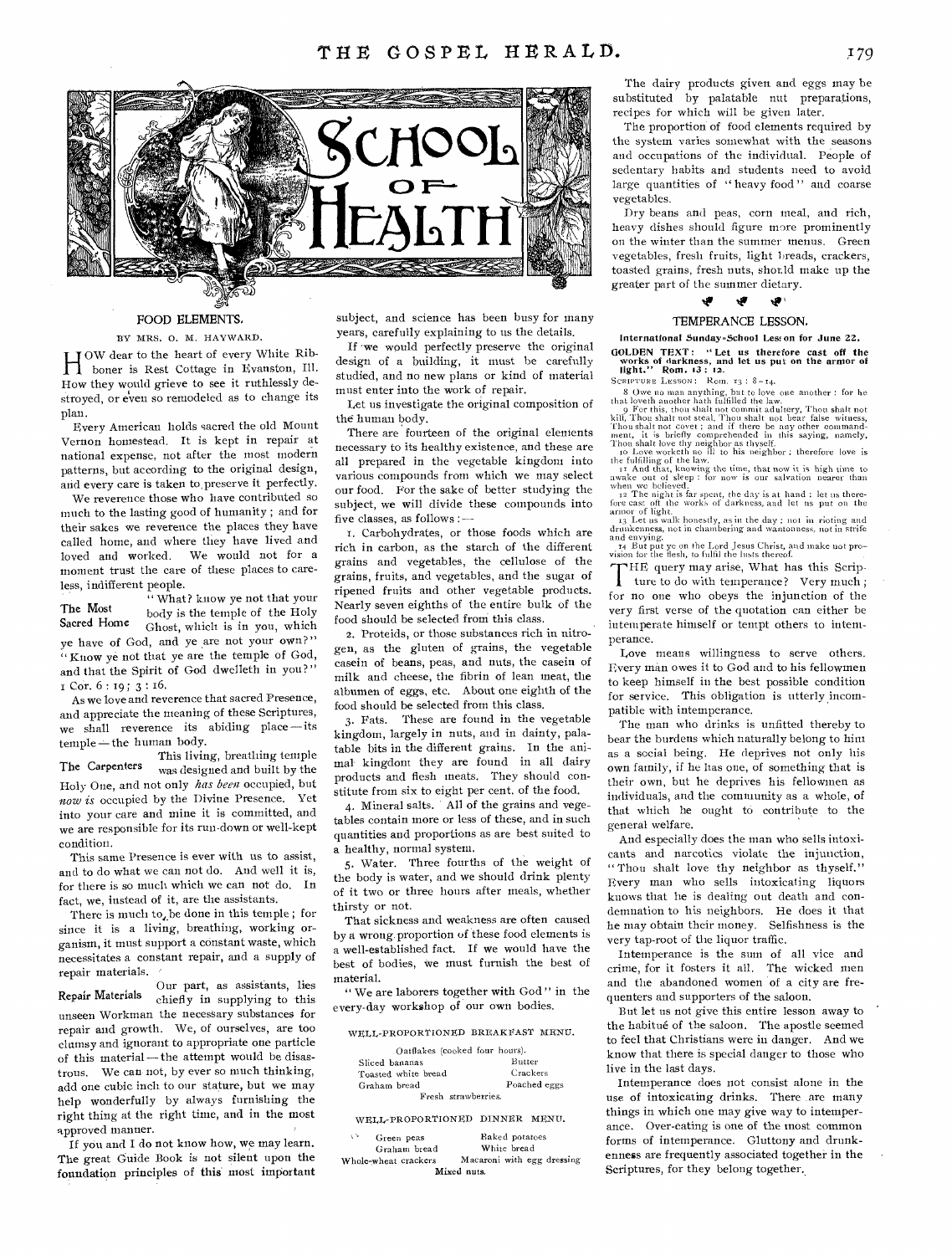

**PUBLISHED BY THE SOUTHERN PUBLISHING ASSOCIATION**. EDITOR . . . . C. P. BOLLMAN.

# **NASHVILLE, TENN., JUNE 11, 1902.**

### GOD'S MESSAGE FOR TO,DAY,

THE Lord has sent special mes-<br>Present Truth correcte his poople from time to sages to his people from time to time all down the ages, and each of these messages has in turn been present truth to those to whom it was sent.

Each of these messages has in Testing Truth its turn required some action of those to whom it came. Noah's message not only called upon the people of his day to accept theoretically the truth that Jehovah is God, but it called upon them to show that faith by repentance and by preparing for the coming flood.

The message of John the Bap-John's Message tist not only called upon people to believe that the promised Messiah was about to appear, but to prepare for his coming by repentance. In brief, John's message was, " I am the voice of one crying in the wilderness, Make straight the way of the Lord, as saith the prophet Esaias." " Bring forth therefore fruits meet for repentance."

As there was a message to prepare A Last, Day the world for the first advent of<br>Message our Lord so there is a message to our Lord, so there is a message to prepare as many as will receive it for his second coming. Among the signs of his second coming the Saviour gave this: " This gospel of the kingdom shall be preached in all the world for a witness unto all nations ;,and then shall the end come." Matt. 24: 14.

There is but one gospel, the "This Gospel" gospel of our Lord and Saviour Jesus Christ ; but just before the Lord comes, this gospel is preached with the announcement of his soon coming. In Joel 2 : I the Lord commands such a message : " Blow ye the trumpet in Zion, and sound an alarm in my holy mountain : let all the inhabitants of the land tremble : for the day of the Lord cometh, for it is nigh at hand.'

Similar language is used in Zeph.  $1: 14-18$ : " The day of the Lord is near, it is near, and hasteth greatly, even the voice of the day of the Lord : the mighty man shall cry there bitterly. That day is a day of wrath, a day of trouble and distress, a day of wasteness and desolation, a day of darkness and gloominess, a day of clouds and thick darkness, a day of the trumpet and alarm against the fenced cities, and against the high towers. And I will bring distress upon men, that they shall walk like blind men, because' they have sinned against the Lord : and their blood shall be poured out as dust, and their flesh as the dung. Neither their silver nor their gold shall be able to deliver them in the day of the Lord's wrath ; but the whole land shall be devoured by the fire of his jealousy: for he shall make even a speedy riddance of all them that dwell in the land."

In Rev.  $14:6-12$  we learn that three messages go to the world just before the coming of the Lord. The first of the three announces the hour of God's' judgment. This judgment is, clearly not the general Judgment described in Matt. 25 : 3o - 33, but the judgment described in Dan.  $7:9-14$ . It is the judgment which takes place in heaven before Christ comes to

this earth, and is for the purpose of determining who shall be accounted worthy ( Luke 20: 35) to receive eternal life when the Lord appears. It is manifest that in this judgment the wicked have no part further than inasmuch as it determines who are righteous, it passes by all others, thus virtually deciding every case.

We find in  $I$  Cor.  $15 : 51 - 55$  a de-The First scription of what takes place Resurrection when the Lord comes: "Behold, I show you a mystery ; we shall not all sleep, but we shall all be changed, in a moment, in the twinkling of an eye, at the last trump : for the trumpet shall sound, and the dead shall be raised incorruptible, and we shall be changed. For this corruptible must put on incorruption, and this mortal must put on immortality. So when this corruptible shall have put on incorruption, and this mortal shall have put on immortality, then shall be brought to pass the saying that is written, Death is swallowed up in victory. 0 death, where is thy sting? 0 grave, where is thy victory?"

The same substantially is told in I Thess. 4: 16, 17 : " For the Lord himself shall descend from heaven with a shout, with the voice of the archangel, and with the trump of God : and the dead in Christ shall rise first : then we which are alive and remain shall be caught up together with them in the clouds, to meet the Lord in the air : and so shall we ever be with the Lord."

Turning to Rev. 20:  $I - 7$  we learn that the resurrection described in the texts quoted from 1st Corinthians and 1st Thessalonians is the first resurrection. It takes place at the beginning of the period of one thousand years, at the end *of* which time the wicked dead are raised. It is this period that is known The Millennium as " the millennium." There has been much speculation concerning this time. Some believe that during that period Christ will reign here in person, and that all the world will serve him. Others think that his reign will be in heaven, and that the righteous will be taken to be with him there while the wicked enjoy another probation on the earth, freed from Satan's temptations, Still others hold that Christ's reign during the thousand years will be spiritual ; that Satan being bound, evil will hide its head, so to speak, and all the world be converted.

The Bible doctrine, however, What the Bible differs from all of these views.<br>Teaches It seems clear that Christ comes at the beginning of the one thousand years referred to. When he comes, the wicked are all destroyed by the brightness of his coming  $(2$  Thess.  $2:8)$ ; they are swept away, as it were, by the great whirlwind described in Jer.  $25 : 31-33 :$  " A' noise shall come even to the ends of the earth ; for the Lord hath a controversy with the nations, he will plead with all flesh ; he will give them that are wicked to the sword, saith the Lord. Thus saith the Lord of hosts, Behold, evil shall go forth from nation to nation, and a great whirlwind shall he raised up from the coasts of the earth. And the slain of the Lord shall be at that day from one end of the earth even unto the other end of the earth : they shall not be lamented, neither gathered, nor buried ; they shall be dung upon the ground." '

Satan is described as bound with " a great chain." Nobody will contend that this binding means any more than that Satan is restrained of the liberty he now has. It has been dptly

suggested that he is bound by a chain of circumstances, just as we often say, " My hands are tied." We mean that the circumstances surrounding us are such as to prevent our doing that which we would otherwise do.

The great controversy between Christ and Satan during all the ages has been for the possession of this earth. At times Satan has seemed to triumph, and at all times since the fall, excepting for a short period immediately after the flood, Satan's followers have been in the majority. But now comes a time when by a mighty exhibition of his power the Lord destroys all of Satan's subjects, and raising to life the righteous dead and with the righteous living endowing them with immortality, the Lord takes them all with him to heaven, leaving Satah temporarily in full possession of this earth, but without a living inhabitant, and in the condition described in Jer.  $25 : 23 - 26$ .

Then Satan, bound by chain of circumstances strong, Shall roam the wind-swept plains, to chaos brought by sin — A desolation like to that before God spake The living word that in the early dawn of time

Gave shape to matter made of naught but space.

These are a few of the important events which cluster around the all-important event of the second coming of our Lord Jesus Christ. A more full consideration of the subject must be left to future articles.

# **tir**  A SEASON OF CALAMITY. BY PASTOR J. E. WHITE.

THE prophecy of our Saviour, given in  $\mathbf{l}$  Matthew 24, was the answer to the question of the disciples, " Tell us, when shall these things be, and what shall be the sign of thy coming, and of the end of the world?" Vs. 3.

In his answer the statement is made, " For nation shall rise against nation, and kingdom against kingdom ; and there shall be famines, and pestilences, and earthquakes in divers [Gr., different] places." Vs. 7.

Luke, recording this same prophecy, says : "There shall be signs in the sun, and in the moon, and in the stars ; and upon the earth distress of nations with perplexity ; the sea and the waves roaring *[Gr.,* roaring of sea and rolling surge]; men's hearts failing them for fear *[Young's translation,* men fainting at heart for fear], and for looking after those things which are coming on the *[Gr.,* habitable] earth." Luke 21 : 25, 26.

David speaks of the elements as " fire and hail ; snow and vapors ; stormy wind [ *Young's translation,* whirlwind] fulfilling his word." Ps. 148: 8.

We may gather from the foregoing quotations that the awful calamities that are visiting our earth are simply " fulfilling his word." At what time may we expect to meet these calamities in a special manner? Luke speaks of them in connection with, and following, the signs in the sun, and in the moon, and in the stars. These signs refer to the wonderful dark day of May 19, 178o, and the falling stars of Nov. 13, 1833, as foretold also in Matt. 24 : 29. Then at some time near and following these dates we may expect an outburst of calamities that will warrant us in considering them a fulfillment of these prophecies. Let us compare some of the specifications of our Saviour's prophecy with the history of the month of May, 1902.

"THERE SHALL BE FAMINES."

*India.—The* third year of awful famine is upon this stricken land. The *Bible Echo* of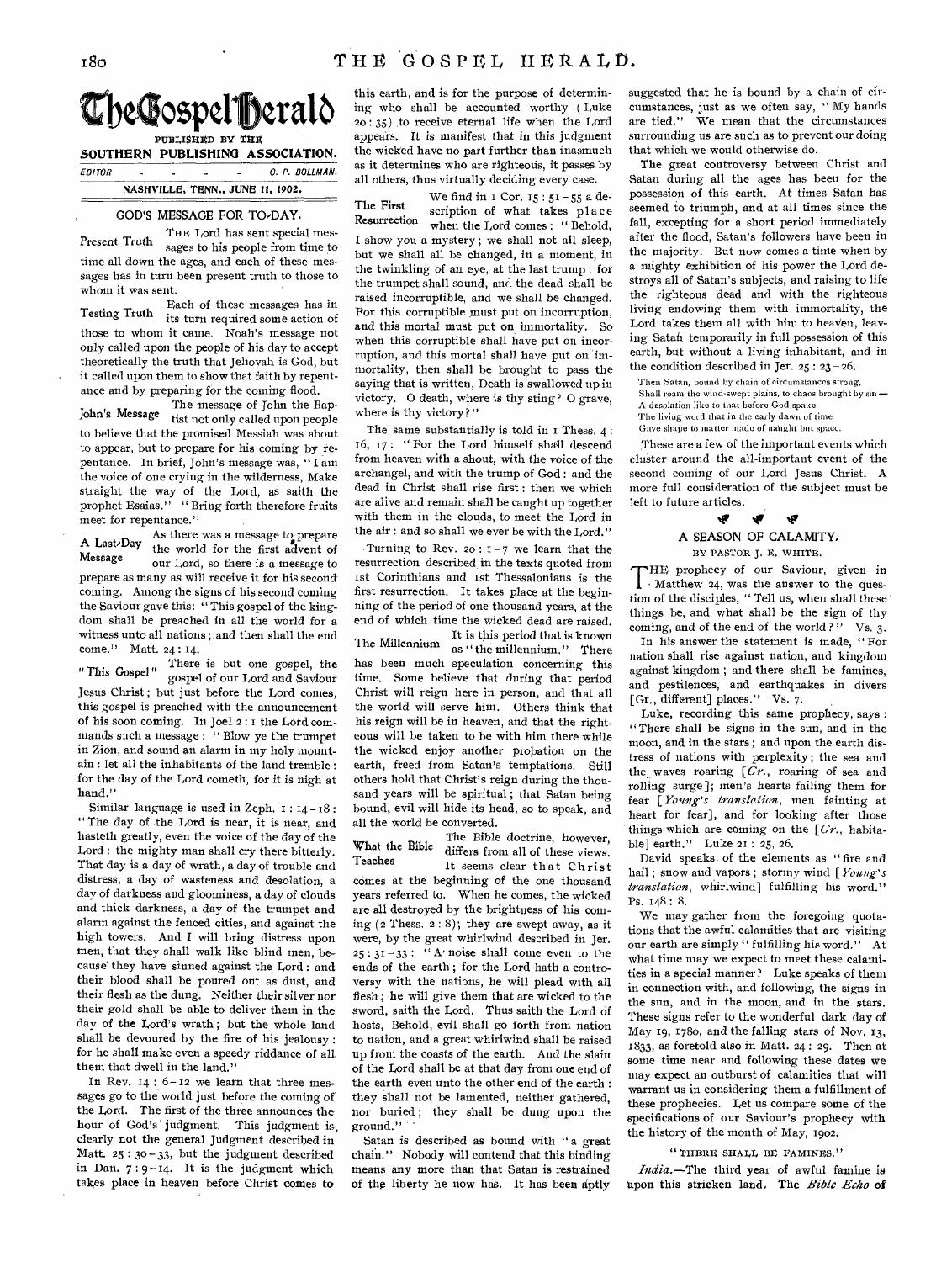May 12 states that millions, already impoverished, are pressing upon the brink of the precipice of despair and death. There are 300,00o on the relief list, and the numbers are rapidly increasing.

*Russia.—Drought* and frost have destroyed crops in the Baltic provinces. Great crowds of starving peasants,are flocking to Moscow from the central provinces, in search of means of subsistence.

*Korea.—Little* rain for several years, hence crops cut off. Even, rice has to be imported. In some districts, natives are living on bark stripped from trees. In eighteen districts of North Chulla Province more than 41,000 are reported in a starving condition. Many deaths have already occurred, and scores of natives are found by the roadside, with limbs bloated with the dropsy of starvation.

*Java.—A* dispatch states that " famine, flood, and pestilence are destroying life so rapidly in the province of Demak that in some districts there are not survivors enough to bury the dead."

China and other countries have also their famine troubles. It has been said that with modern facilities of transportation, famine and starvation arising from it are now impossible. But present facts prove that our Lord's prophecy was correct.

*Missouri.—The* drought in this State has been so severe that cattle and horses are reported as dead and dying. The people in some sections are in a suffering condition, bordering on famine.

#### "PESTILENCES."

Modern sanitary provisions have not driven pestilence from the earth. Java is suffering under the scourge of cholera. England, Scotland, and other countries are being visited by smallpox.

The awful " black death," or " bubonic plague," is carrying off 70,000 per month in the Punjaub. Half the population of this country are affected. It is also reaching out into other lands. No medical aid is of avail with this awful plague.

(° EARTHQUAKES IN DIVERS PI,ACES."

Earthquakes have increased enormously during the past few years. During the first



#### Native Caribs.

1850 years of the Christian era we have the record of only one in eight years. For eighteen years following 185o, the average is stated by one statistician to be 277 per year. At the present time there is almost a constant tremble of the earth in some locality.

Earthquakes and volcanic outbursts belong to the same class. Both are caused by earth's internal fires. Both are due to the burning of coal beds, coal Oil, natural gas, and the coming in contact of dangerous chemicals which are embedded in the earth. These internal fires are reaching under the earth's crust in every land. The volcanoes and earthquakes resulting from them are but the premonition of the great final convulsion, when " the earth shall reel to " WHIRLWIND DOING HIS WORD." \*

Recently the papers are filled with the accounts of devastating cyclones, cloudbursts, and heavy rains and floods. It is unnecessary to enumerate them all. But their frequency and violence have been remarkable.

All papers are filled with accounts of disasters, and literally the hearts of men are " fail-



and fro like a drunkard, and shall be removed like a cottage." Isa. 24: 18-20. See also Rev. 16 : 18, zo ; Haggai 2 : 6, 7 ; Joel 3 : 16 ; Isa. 2 : 19, 21.

Some of the most recent disturbances are as follows *:—* 

*Gualamala.—Advices* from San Francisco, of May. 31, state that several cities and villages have been either destroyed or badly shaken by earthquake, the loss of life being reported as more than 2,000. Great damage was done to the coffee plantations. The loss reaches into the millions.

*Martinique and St. Vincent.—Among* the most awful catastrophes on record comes the volcanic outburst at these places on the morning of May 8. This was well described in last week's issue of this paper, so the particulars need not be given here. The accompanying illustration shows Mont Pelee during the eruption, the city of St. Pierre at the base of the volcano, and the shipping in the harbor. Of the vessels in the harbor, but one escaped. Of the 30,00o inhabitants of St. Pierre, none who were in the city survived to tell the story. All life was destroyed in three minutes by the gases coming from the volcano. Later the burning cinders set fire to city and shipping.

The catastrophe was more awful than that which came upon Pompeii and Herculanium. For while these cities were buried beneath the scoriæ of Vesuvius, many of the inhabitants had time to escape,

Volcanoes are also active, or showing signs of activity, in Russia, Sandwich Islands, Bolivia, Alaska, Mexico, Texas, and other places. The bottom of the sea is also coming in for its share, as reported by mariners.

ing them for fear, and for looking after those things which are coming on the earth."

The *Literary Digest* of May 31 sums up the situation as follows :—

" Nature has not been so busy with her forces of devastation for many years past as she has been during the first five months of this present year. Volcanic eruptions and earthquakes have destroyed 48,450 lives, storms 704, tornadoes 416, cyclones 220, floods 333, avalanches 228, tidal waves 103, snow slides 39, and waterspouts I2,— a total of 50,505 lives were destroyed by nature's elemental disturbances. If to this were added the lives lost by agencies over which man has more or less control, such as fires, mine disasters, explosions, railroad accidents, and vessel wrecks, it would be increased to over 6o,coo, and this takes no account of individual lives lost in this country, which would bring the grand total up to about ioo,000 lives lost in the short period of five months."

To the student of God's word the events transpiring around us are significant, and point with accurate fingers to the day near at hand, when the earth and the things that are therein " shall wax old as doth a garment; and as a vesture shalt thou fold them up, and they shall be changed." Heb. I : II, 12.

#### tr Ŵ

" IF every evil purpose in this world came to fruitage, the crop of noxiousness would choke out the good seed; but many an effort to be very wicked only comes to the stage of being very silly. In the meantime every good thought has in itself root to lay hold upon the earth and grow."

Ps. 148 : 8, Young's Translation.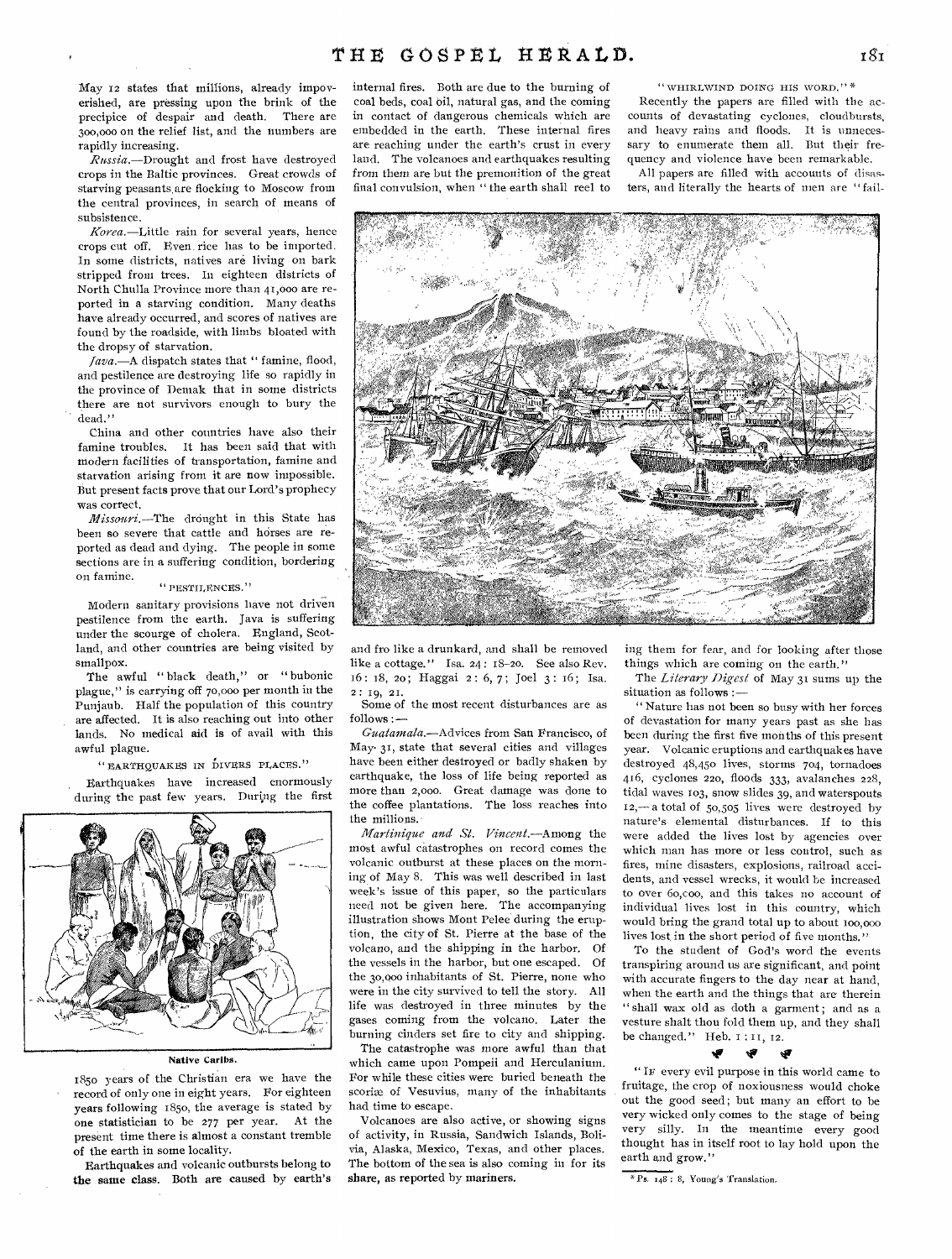# 182 THE GOSPEL HERALD.



# BREAD MAKING IN TURKEY.

 $A$   $_{\text{a}}^{LADX}$  missionary in Turkey thus de-LADY missionary in Turkey thus decountry :—

" Last week one of our neighbors sent word that they were making bread, and that if we wished to see how they did it we might come over. We went over, and saw a great sight.

" Three or four women work all day, and make enough to last two or three months. The floor of the room was covered with the bread already made, while at one side was a dish almost as large as a tub, containing dough. The mother, two daughters, and a servant woman were up to their elbows in the work, and liberally covered with flour. The dough is of a very dark color, and is rolled out in pieces about a yard long, a foot wide, and about as thin as pie crust. It is then stretched out on a cushion, when it is ready for baking.

" In one corner of the room is a hole in the ground about three or four feet deep and two feet in diameter. This hole, which is called a *tonier*, is walled up with brick. A fire is made in the bottom of this *tonier*, and when the bricks are hot, the bread is slapped against the inside of the *tonier*, where it sticks two or three minutes until it is done.

" How would you like that way of making bread ? I imagine you would not like the taste of the bread, either. This bread serves as dishes, also, for some of the natives. A good many of the people eat nothing else but cheese with tea.

" The people here do not like our bread any better than we do theirs."

# **iv le**

# MARJORIE'S CURLS,

F Marjorie had been a little older, of course she would have known better. For that matter, if Miss Genevieve had been older, she probably wouldn't have made the remark that put the idea into Marjorie's yellow head. It happened this way :—

Marjorie's mama wasn't the least bit rich, but she did a great deal of good, 'nevertheless. Money isn't everything, in fact, it really isn't much unless behind it there is a loving heart and an earnest desire to be helpful. Marjorie's mamma possessed both these necessary things, and she was teaching her little girl to cultivate them too. They were much interested in the Fresh Air work ; and when the hot sun blazed down on their cozy home, with its porches and shade trees, they talked and planned for the poor little people who lived in stifling alleys where no breath of pure air ever penetrated.

One morning Miss Meredith came to Marjorie's house with a pitiful story of poverty and illness, and mamma listened with tears of sympathy flowing down her cheeks. Then she and Miss Meredith went away together to try to raise ten dollars to send the destitute family to the country. Mamma's voice trembled as she bid Marjorie good-bye, and said, "Be good, daughter. Pray that God will show us some way to help his needy little ones."

After they had gone, Marjorie stood at the gate gazing soberly down the street and thinking. How she wished she wasn't so little ! how she wanted to help ! The sun glinted through the maples leaves overhead, and touched Marjorie's curls, turning them into shining gold, catching every little silken strand and polishing it till it sparkled.

It was then that Miss Genevieve came with a friend to see mamma. " Isn't she a picture?" asked Miss Genevieve, kissing the dimpled face.

" Did anybody ever see another such aureole of glory ? In this melting weather, too, when ordinary mortals are obliged to have hourly recourse to curling irons, and then look like frights. Marjorie, I'd give ten dollars for your curls. Mamma not at home? Well, we will drop in again on our way' back. Perhaps she will have returned. Good-bye, sweetheart."

And thoughtless Miss Genevieve unfurled her white parasol, and walked away with her friend, little dreaming of the mischief she had' done.

Mariorie went quickly back to the house, and sat quietly down in a shady corner of the porch to think about it. Mamma had asked her to pray. Ten dollars was the needed sum, and Miss Genevieve was willing to give it. The curls would grow again, but the little sick children might die unless help came soon. Clearly, there was but one thing to do.

An hour later Miss Genevieve came again. Marjorie met her at the gate, a queer little shorn head atop of the plump shoulders and a folded paper in her hand.

" Here they are, Miss Genevieve. I cut 'em off my own self. My curls—you said you'd give ten dollars for 'em, and Miss Meredith needs ten dollars so bad, and mamma told me to pray God would send it, and he did, you see."

The white parasol fell with a crash as Miss Genevieve gathered the child in her arms and burst out crying, in spite of the tall, dignified gentleman behind her.

" My darling baby !" she sobbed, " what have I done? Your mother will never forgive me."

" Oh, mamma won't care," declared Marjorie serenely, wiping Miss Genevieve's tears with her soft little hands. " She couldn't, you know, 'cause she says it's right for- us to help answer our prayers. And then they needed the money so bad she cried."

Miss Genevieve opened her purse and laid a crisp bill in Marjorie's eager grasp. Then she unfolded the white paper and divided its shining contents, saying tremulously, " We must give this beautiful one to mamma, girlie. The rest I'll keep to remind me of—several things. Let us go, Hubert. I haven't the courage to face that dear woman till Marjorie has broken the news to her. 0 Hubert, to think there is need in the world so pitiful and pressing that even this baby feels its weight, 'and I have been indifferent !"

The gentleman took out of his pocket a large wallet and laid between its leaves a shining strand of yellow hair—perhaps he, too, wished to remember—and a moment later another bill lay in Marjorie's hand.

All through the hot August days the poor little waifs grew strong and happy in the lifegiving country. And the long curl in a dignified gentleman's wallet, another in pretty, thoughtless Miss Genevieve's treasure box, and one laid tenderly between the leaves of mamma's Bible, wielded an influence silent but potent, as an unselfish act performed for the good of others always must. *— The Christian Worker.* 





# BUILDING THE HOUSE OF DAVID.

T God was teaching the mystery of godliness, HROUGH the tabernacle and its services, —God manifested in the flesh (1 Tim. 3 : 15, 16) the King in his house. To show his purpose to identify himself with his people, he occupied the same kind of dwelling as they did  $(2 Sarn, 7: 6, 7)$ , thus acting his word as an object lesson before then. 2 Cor. 6 : 16; Heb. 2 : 14. Now, when David's heart is stirred to find out a settled place for the Lord (Ps. 132 :  $3-5$ ), the Lord reveals to him that he will build the house of David (2 Sam. 7 : 11, last clause), and make that his permanent home, through the relationship which he would establish with his family. Verse 14, first clause.

The real house is the people (Isa. 58 : *1),* and is thus equivalent to household  $(2 Tim, 4: 19,$ A. V. and R. V.) or family. I Chron. 13 : 14. To build a house was to bring a son into the family. Ruth 4: II. If a house continues forever, there must be a son in the family forever. When the Lord promised to establish David's house and David's throne forever ( 2 Sam. 7 : 16), he renewed the promise of the Seed (Gen. 3 : 15), and declared his purpose to give his eternal Son to David's family (Isa.  $9:6, 7$ ) to retain the flesh forever. This was the Seed of Abraham (Gal. 3 : 29), the Seed of David (Rom.  $1 : 1-3$ ), and the Son of both. Matt. : I. In him Israel was brought into the relation of a son (Ex.  $4:22$ ; Hosea II: I; Matt. 2 : 14, 15), and the family on earth and the family in heaven were united. Eph. 3 : 14, 15. Read Luke t : 67 - 75.

#### QUESTIONS.

I. What lesson was revealed in the tabernacle and its services ?

2: How did God indicate his purpose to be one with his people?

3. What statements were thus being put into a concrete form ?

4. What opened the way for the Lord to reveal the truth concerning his real temple?

5. In what promise was this revelation made ? 6. What relationship would thus be estab-

lished with David's family ? 7. What is the primary meaning of the word

" house "?

8. To what other words is it thus equivalent? 9. How is such a house as this built?

to. On what basis alone can such a house as this continue forever?

II. When the Lord promised to build a house for David, and to establish it forever, what promise was renewed?

"Lesson for June 21, from the International Sabbath-School Quarterly.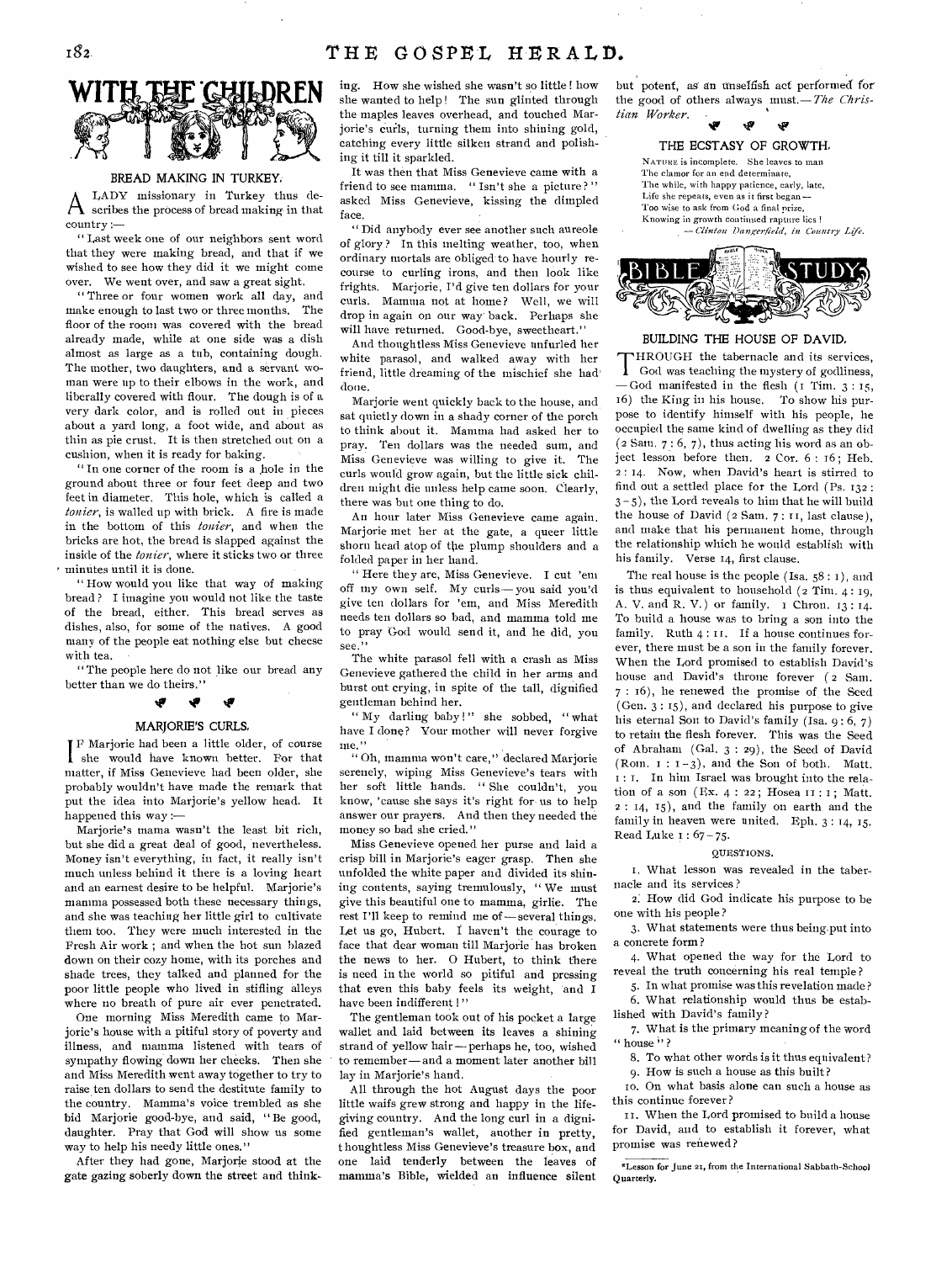'12. What further revelation was now made to David as to the way in which the promise would be fulfilled?

13. Whose seed did the Son of God thus become? Whose Son?

14. How was it possible for God to speak to Israel in Egypt as his son ?

15. What union was established through the gift of the Son of God to the family of God ?



KING ALFONSO is said not to like bull fighting, and to desire to substitute horse-racing as the national sport.

HUMAN history does not record any previous period of such wide-spread volcanic activity as the month just past.

In different quarters of the world, thousands of miles apart, volcanoes long supposed to be extinct, burst into activity in a few days' time. The scientific world is at a loss to account for these manifestations.

A SINGLE steamer arriving in New York recently brought from Havana 609 barrels and 13,920 crates of pineapples or more than a million and a quarter of pines. It was the largest cargo of pines ever exported from the island. The fruit shifted and gave the ship a bad list, making it difficult for passengers to keep their feet on deck.

IT is stated that a new hotel, the most magnificent in the world, will soon be erected in New York at a cost of \$io,000,000. The new structure will be built on the ground now occupied by the Plaza Hotel, on Fifty-ninth street, opposite the Fifth avenue entrance to Central Park. The Plaza will be demolished at an early date. The George A. Fuller Company is carrying on the work, but it is understood the firm is acting for Charles M. Schwab, J. J. Mitchell, John W. Gates, and other well-known steel magnates.

BRITONS and Boers alike seem to be delighted that peace has returned to South Africa. It is said that Boer commandos have heartily cheered King Edward, and soldiers of the defeated and the victorious armies mingle freely together on the most friendly terms.

Many of the Boers have returned to their homes without the formality of surrender, and are preparing to resume the arts of peace.

The whole world rejoices that the war is over, and the wish seems to be universal that prosperity shall speedily return to the territory so recently war-stricken.

A RECENT despatch from St. Petersburg states that the Czar and those who stand nearest him are out of sympathy with the uncompromising reactionaries of the empire, and are anxious for a pacific solution of the present national crisis. In the course of a recent private conversation, a member of the imperial family is reported as saying:—

" The Czar fully understands that a series of liberal reforms must be introduced, but fears lest too sudden action should lead to social disorder. Accordingly, he and his advisers have decided to strengthen, as much as possible, the existing military and police regime, preparatory to the gradual application of the principles of liberal government."

A RECENT despatch from Seattle, Wash., says that passengers arriving there from Cook's Inlet confirm the reports of the eruption of the volcanoes Redoubt and Mount Blackburn. The latter's activity began April II and was followed, May 3, by Redoubt, both belching forth ashes, dust, and sheets of fire, flaming into the heavens at intervals. The volcanoes are remote from settlements, and there was no loss of life.

A report also comes from Albuqerque, N. M., under date of June 3, saying that Deputy United States Marshal McKeehan, just arrived from the West, reports the people of Grant's greatly excited over the appearance of activity in a volcano a few miles distant from that town. Train passengers observed smoke in the direction of the volcano, and a man who was dispatched to the place says it was issuing from the crater of the largest volcano in the region. The ground around this volcano is said to have been growing warmer for years, and vegetation, formerly luxuriant, has disappeared from its sides. The lava beds in this vicinity are the largest in the United States, extending for a hundred and twenty-five miles.

THERE is general rejoicing that terms of peace have been arranged between the British and the Boers in South Africa.

The terms are in substance that the Boers are to hand over all the arms and ammunition in their possession or under their control. No action will be taken against the prisoners except those who broke the laws of war. The Dutch language will be taught in the schools, where the parents desire it. Rifles will be allowed to the Boers for protection.

Military occupation will be withdrawn as soon as possible, and self-government substituted. There will be no tax on the Transvaal to pay the cost of the war. Three million pounds will be provided for the stocking of Boer farms.

Lord Kitchener, subsequent to the signing of terms, informed the Boer delegates of the British intentions regarding the Cape Colony rebels, who are not included in the agreement. They will be subject to trial according to the law of the colony to which they belong. The rank and file will be disfranchised for life. No death penalty will be inflicted.

The reason for making a difference between the Cape Colony rebels and other Boers is that Cape Colony was recognized British territory at the beginning of the war, while the Orange Free State and the Transvaal were at least semiindependent states.

It is certainly to be hoped that the English government will deal generously with the Boers, who have clearly shown themselves foemen<br>worthy of the steel of even the Britons. We worthy of the steel of even the Britons. should have been glad if the Boers could have had independence ; we shall now. hope that they will be even more prosperous and happy under British rule than they ever could have been as an independent people. Certainly English colonists have much to be thankful for in the way of stable government and ample protection in every land.

A IXPTER from Bucharest, Roumania, under date of May 24, states that " the anti-foreigner law soon to be put into operation, will drive three hundred thousand Roumanians from Carol's and Carmen Sylvia's kingdom. These natives will be sent across the frontier like so many barbarian invaders, because their religion differs from the accepted faith.

" For the anti-foreigner law is really an anti-Jew law. This legislative act, approved by the government and signed by the king, forbids Jews to engage in manual labor of any kind. They are neither allowed to be artisans nor to till the soil.

"Russia excused her persecution of Jews on the ground that they, refused to engage in agriculture ; Roumania goes the big sister empire one better, and says Jews shall not engage in any honest work whatever."

The same correspondent states that the Roumanian government has suspended the constitution so far as the Jew is concerned ; " the right of free speech is taken from him, and respectful protest against the contemplated outrage is styled 'high treason.''

Wherever the Roumanian Jews come together in peaceful assemblage to talk over the dread situation confronting them, they are liable to arrest and punishment by court-martial.

The correspondent sending this report states that he was permitted to examine the papers of a number of these unwilling emigrants, and found that, " with two exceptions, every man in the company was a Roumanian citizen by birth and education. Some had grandfathers and great grandfathers living or buried in this country long before the present dynasty emigrated to Roumania from Sigmaringen."

Of the occupation of the exiles it is said that " the majority were artisans, bricklayers, carpenters and joiners, tailors, bakers, and the like; thirty or more were small farmers, one hundred and fifty had worked on farms—not a saloonkeeper, horse dealer, or petty banker among them.

"The troop of badly frightened and heartbroken men and women said they hoped to reach the Baron Hirsch Colonies in Canada by the middle of June. Numerous friends and co-patriots of theirs are also going there before and after the law against Israelites takes effect. All carried testimonials of their former mayors or village elders, proving good conduct. None had been fined for a misdemeanor even."

The reason for driving these poor people out of Roumania is quite similar to the reason for excluding Chinamen from the United States. They are so thrifty that they prosper on wages upon which others would starve.

The average wage of these people was about twenty cents a day ; the women got eight and nine cents for twelve or fourteen hours' work in the fields at harvesting time. " On this we could live, as we had our homes ; we even added to our savings yearly," said a patriarch who acted as spokesman. "But the government in Bucharest thought we were getting too rich ; as a matter of fact, we were no better off than our Christian neighbors, though we were compelled to work harder. And so they sent us away."

Such accounts make one feel heart-sick, and long for the time when the dark, weary history of sin shall be ended, the wrongs of earth righted, and every man revealed according to his deeds.